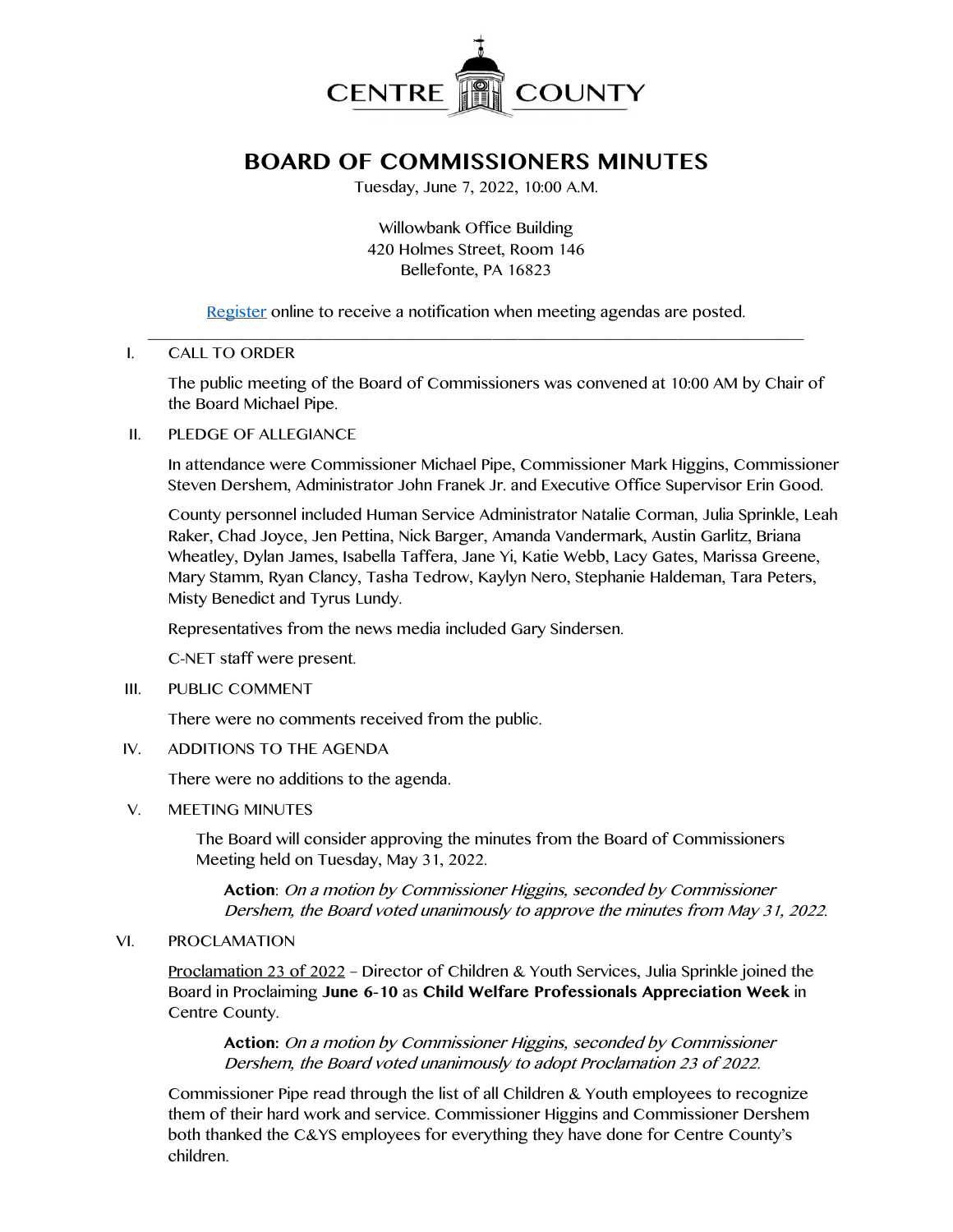VII. BIDS AND PROPOSALS

# VIII. AMERICAN RESCUE PLAN ACT (ARPA)

- IX. CONTRACTS AUTHORIZATIONS
	- A. Information Technology Systems

Chad Joyce asked the Board to approve the following item:

i. Contract renewal with AT&T to provide managed threat detection and response services. The contract total is \$90,868.05 for the period of June 15, 2022 to June 14, 2023 – Dept. 142.

**Action:** On a motion by Commissioner Higgins, seconded by Commissioner Dershem, the Board voted unanimously to approve the contract with AT&T.

Jen Pettina asked the Board to consider approving the following item:

ii. Contract with RBA Professional Data Systems for a GUI software enhancement for Tax Collections and Claims Department. The integration will create an online search portal and web payment application that allows the collection of County-wide delinquent real estate taxes and the collection of current year real estate county tax levies for Districts 19, 24 and 36. The contract total is \$5,000 for the period of June 1, 2022 to December 31, 2022 – Dept. 142.

**Action:** On a motion by Commissioner Higgins, seconded by Commissioner Dershem, the Board voted unanimously to add the contract with RBA Professional Data Systems to next week's Consent Agenda.

B. Geographic Information Systems – Nick Barger asked the Board to approve the contract renewal with Environmental Systems Research Institute Inc. (ESRI) for technical support and software updates. The contract total is \$23,500 for the period of August 22, 2022 to August 21, 2023 – Dept. 155.

**Action:** On a motion by Commissioner Higgins, seconded by Commissioner Dershem, the Board voted unanimously to add the contract with ESRI to next week's Consent Agenda.

#### Human Services

C. MH/ID

Human Service Administrator Natalie Corman asked the Board to approve the following items:

- i. Letter of agreement with Sunny Days Adult Daily Living Center to provide intellectual disability services including community-based services and transportation. The agreement total is \$25,000, which is funded as follows: State \$23,848 and County Match \$1,152, for the period of July 1, 2022 to June 30, 2023 – Dept. 561.
- ii. Letter of agreement with Cares of Central PA, Inc. to provide intellectual disability services including community participation, transportation and supported employment. The agreement total is \$96,000 funded as follows: State \$91,574 and County Match \$4,426 for the period of July 1, 2022 to June 30, 2023 – Dept. 561.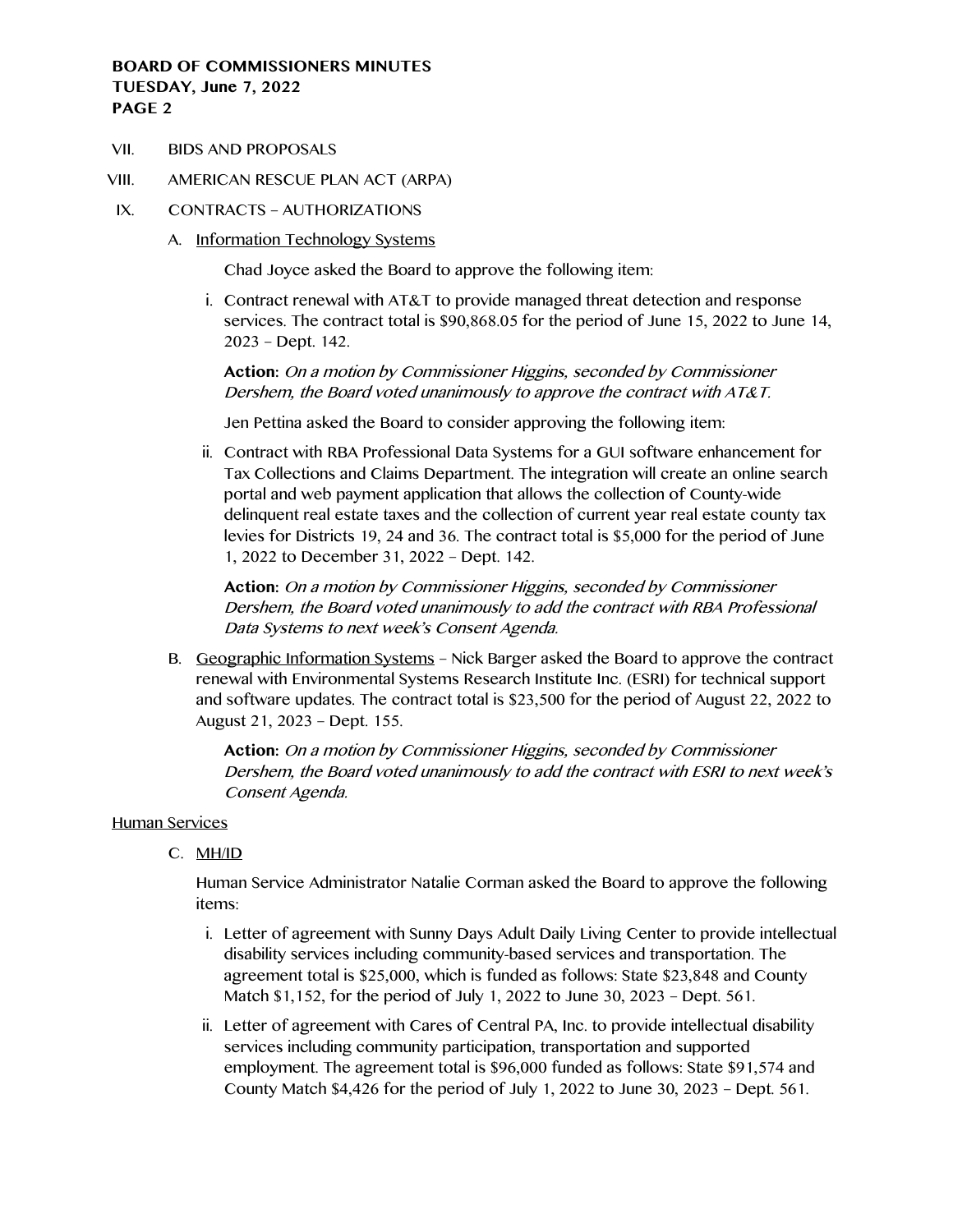- iii. Contract addendum with Eagle View Personal Care Home, LLC to allow additional funds to provide community residential services in the amount of \$100,000. The service provider's contract maximum will increase from \$437,000 to \$537,000 which is funded as follows: State \$512,244 and County Match \$24,756 for the period of July 1, 2021 to June 30, 2022 – Dept. 561.
- iv. Contract addendum with Eagle Valley Personal Care Home to allow additional funds to provide additional housing support services in the amount of \$100,000. The service provider's contract maximum will increase from \$483,292 to \$583,292, funded as follows: State \$556,402 and County Match \$26,890 for the period of July 1, 2021 to June 30, 2022 – Dept. 561.
- v. Letter of agreement with Care for People Plus, Inc. to provide intellectual disability services including home and community-based services, homemaker chore service and medical environment services. The agreement total is \$23,000, funded as follows: State \$21,940 and County Match \$1,060 for the period of July 1, 2022 to June 30, 2023 – Dept. 561.
- vi. Letter of agreement with Elizabeth Beckman-Nemenz to provide early intervention services including physical therapy. The agreement total is \$7,000, funded as follows: State \$6,300 and County Match \$700 for the period of July 1, 2022 to June 30, 2023 – Dept. 561.
- vii. Letter of agreement with Jana Marie Foundation to provide suicide prevention training, mental health first aid, youth mental health first aid and staff training. The contract total is \$40,952, funded as follows: State \$39,064 and County Match \$1,888 for the period of July 1, 2021 to June 30, 2022 – Dept. 561.

**Action:** On a motion by Commissioner Higgins, seconded by Commissioner Dershem, the Board voted unanimously to add the MH/ID items i-vii to next week's Consent Agenda.

## D. Children & Youth Services

Human Service Administrator Natalie Corman asked the Board to approve the following items:

i. Contract renewal with Children's Aid Society of Clearfield to provide foster care placement and Positive Parenting Program (Triple P). This program is a comprehensive system of parenting and family support and is designed to promote positive parenting practices and reduce family risk factors as they relate to maltreatment and behavioral and emotional problems. The contract total is \$47,000 funded as follows: State \$37,600 and County Match \$9,400 for the period of July 1, 2022 to June 30, 2023 – Dept. 561.

**Action:** On a motion by Commissioner Higgins, seconded by Commissioner Dershem, the Board voted unanimously to add the contract with Children's Aid Society of Clearfield to next week's Consent Agenda.

ii. Consider approval of Act 148 Quarterly Reports for the period of July 1,2021 to March 31, 2022 – Dept. 561.

**Action:** On a motion by Commissioner Higgins, seconded by Commissioner Dershem, the Board voted unanimously to approve the Act 148 Quarterly Reports.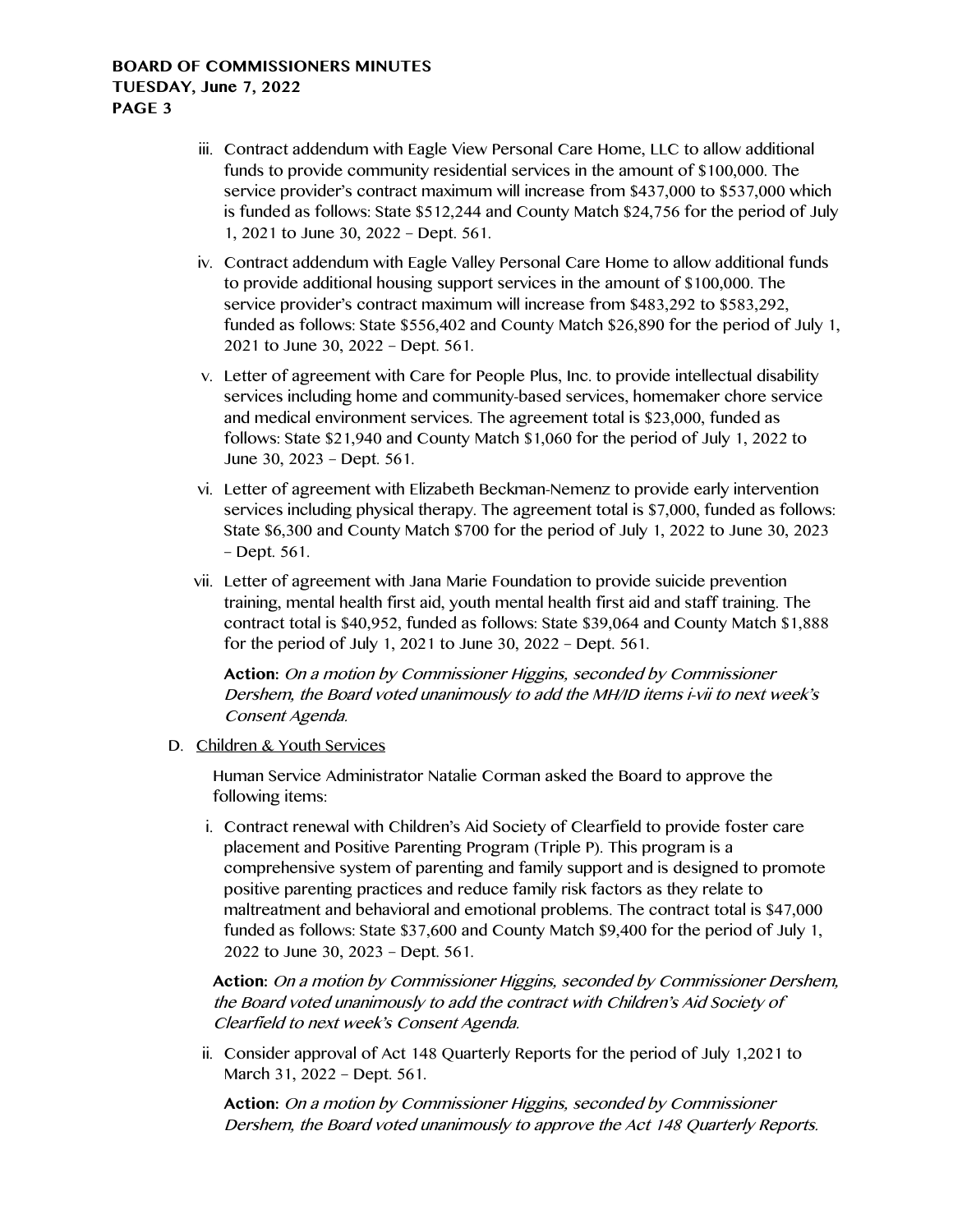#### X. CONSENT AGENDA

**Action:** On a motion by Commissioner Higgins, seconded by Commissioner Dershem, the Board voted unanimously to approve this week's Consent Agenda.

#### Human Services

A. Aging – Consider approval of AmeriCorps Seniors American Rescue Senior Demonstration Program (SDP) Grant for the Retired Seniors Volunteer Program (RSVP). The grant provides necessary funding to work with member agencies such as Meals on Wheels and the County designated food pantries. Volunteers are provided through the RSVP for these locations to enhance distribution of food and social interaction. The grant total is \$100,000 for the period of July 1, 2022 to June 30, 2024 – Dept. 521.

# B. MH/ID

- i. Contract addendum with Strawberry Fields, Inc. to provide additional housing support/CHIPP enhancement services. The addendum will increase \$20,000, increasing the service provider's contract maximum from \$1,169,584 to \$1,189,584 funded as follows: State \$1,134,744 and County \$54,840 for the period of July 1, 2021 to June 30, 2022 – Dept. 561.
- ii. Contract addendum with Skills, Inc. to provide additional psychiatric rehabilitation services. The addendum will increase \$14,000, increasing the service provider's contract maximum from \$214,606 to \$228,606 funded as follows: State \$218,067 and County \$10,539 for the period of July 1, 2021 to June 30, 2022 – Dept. 561.
- iii. Contract addendum with Crossroads Counseling, Inc. to provide additional outpatient services and recovery house services. The addendum will increase \$64,000, increasing the service provider's contract maximum from \$140,000 to \$204,000 funded as follows: State \$143,070, Federal \$50,019 and County \$10,911 for the period of July 1, 2021 to June 30, 2022 – Dept. 561.
- iv. Contract renewal with Bauer's All About Kids, LLC to provide early intervention services that include occupational therapy, physical therapy, special instruction and speech pathology. The contract total is \$50,000 funded as follows: State \$45,000 and County \$5,000 for the period of July 1, 2022 to June 30, 2023 – Dept. 561.
- v. Contract renewal with Cen-Clear Child Services, Inc. to provide early intervention services that include occupational therapy, physical therapy, special instruction, speech pathology and IFSP teaming. The contract total is \$125,000 funded as follows: State \$112,500 and County \$12,500 for the period of July 1, 2022 to June 30, 2023 – Dept. 561.
- C. Adult Services
	- i. Contract with Housing Transitions Inc. to provide Emergency Shelter Services. This contract is funded through the Human Services Block Grant-Homeless Assistance Program (HSBG-HAP). The contract total is \$57,115 funded through the State for the period of July 1, 2021 to June 30, 2022 – Dept. 501.
	- ii. Contract addendum with Centre Helps for the Basic Needs Case Management Program to provide resource management, budgeting, and advocacy services to individuals and families living in Centre County who are struggling financially. The addendum will increase the contract total from \$23,290 to \$62,395 funded through the State for the period of July 1, 2021 to June 30, 2022 – Dept. 501.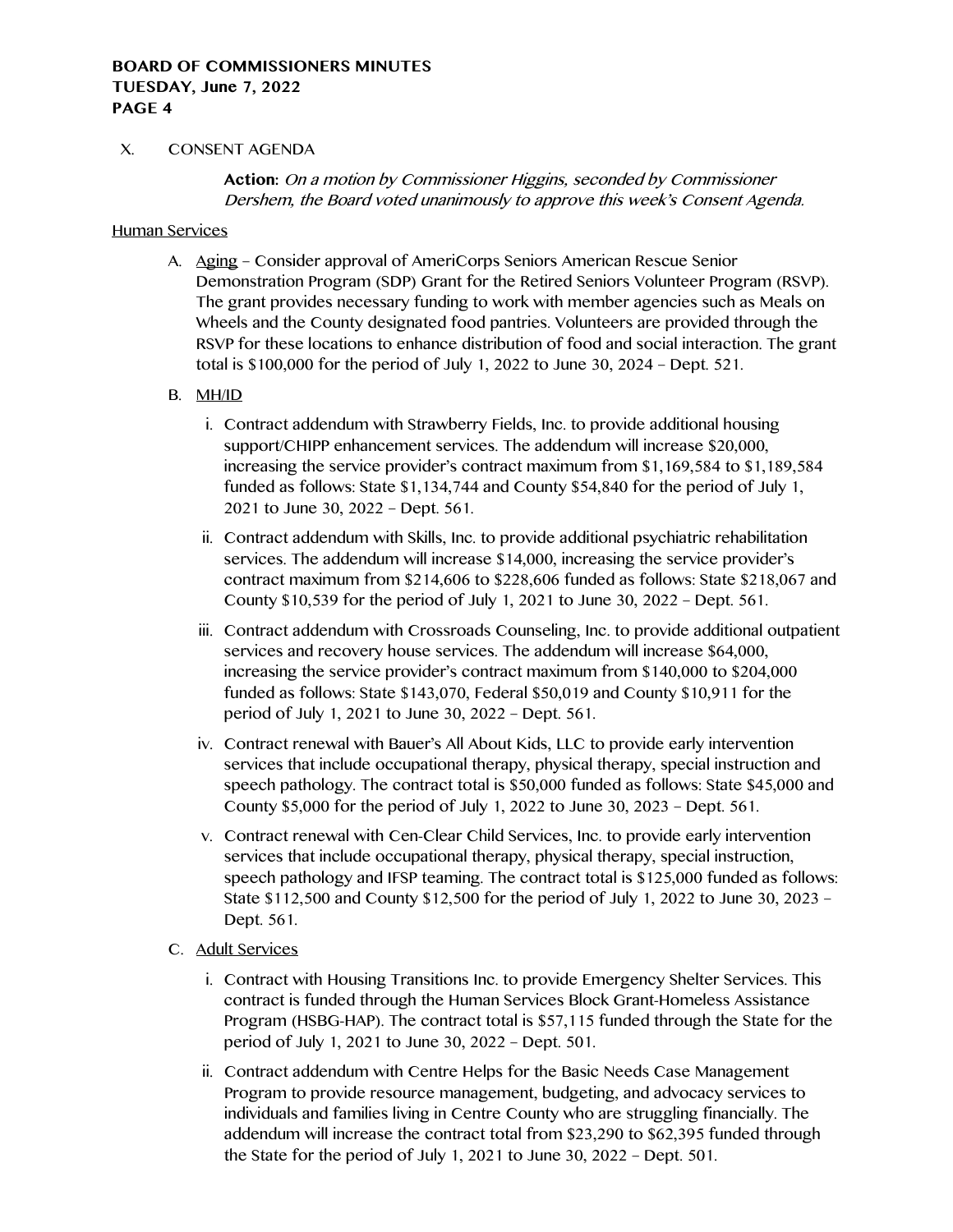- iii. Contract addendum with Centre Helps to increase the allocation for the Information and Referral Hotline from \$70,000 to \$94,000 funded through the State for the period of July 1, 2021 to June 30, 2022 – Dept. 501.
- D. Transportation Consider acceptance of a Grant from the Pennsylvania Department of Transportation/Bureau of Public Transportation in the amount of \$462,000 for the period of March 10,2022 to March 10, 2023. The funds will be used in the purchase of up to five new handicapped-accessible vans – Dept. 531.
- XI. AUTHORITIES, BOARDS AND COMMISSIONS
- XII. LIQUID FUELS FEE FOR LOCAL USE
	- CHECK RUN

Check run in the amount of \$516,421.30 June 3, 2022.

**Action:** On a motion by Commissioner Higgins, seconded by Commissioner Dershem, the Board voted unanimously to approve the check run dated June 3, 2022.

- XIII. ADMINISTRATOR'S REPORT
- XIV. C-NET REQUEST
- XV. LETTER OF SUPPORT
- XVI. COVID-19 PLANNING AND RESPONSE
- XVII. REPORTS ANNOUCEMENTS.
	- A. Voter Registration Report

Commissioner Dershem stated there are no voter registration to report but confirmed the General Primary Election certification and recount has been completed.

B. Announcements

Centre County Government Offices will be closed on Monday, June 20 for Juneteenth.

- XVIII. EXECUTIVE SESSION REPORT
- XIX. PUBLIC MEETING SCHEDULE

# **Tuesday, June 7, 2022**

Board of Commissioners – 10 AM – Willowbank 146

#### **Tuesday, June 14, 2022**

Board of Commissioners – 10 AM – Willowbank 146

- XX. QUESTIONS FROM THE PRESS
- XXI. ADJOURNMENT

On a motion by Commissioner Higgins, seconded by Commissioner Dershem, the Board voted unanimously to move into Executive Session at 10:28 AM to discuss personnel matters and an un-related legal matter.

The Board met in Executive Session from 10:28 AM to 11:32 AM.